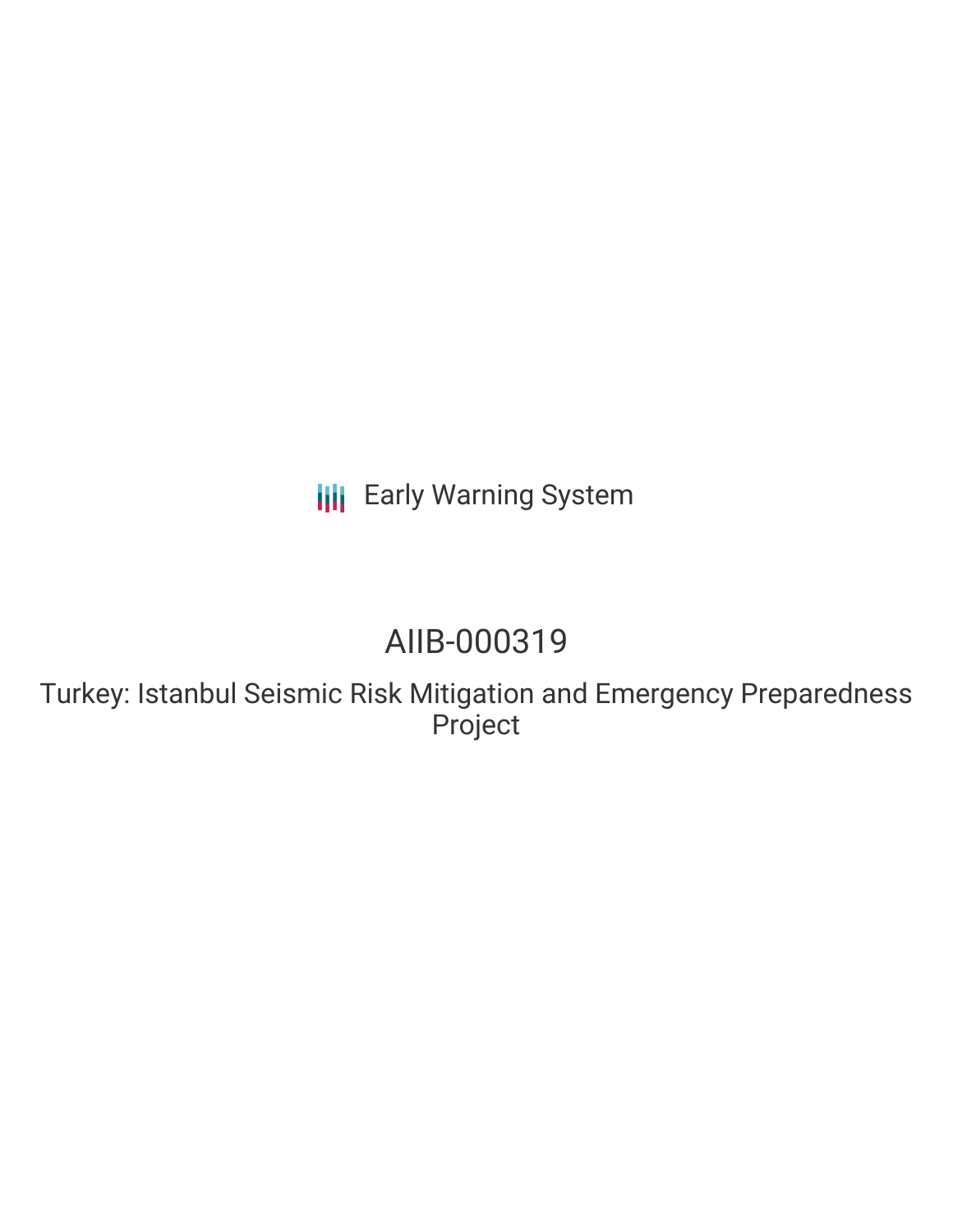

# Early Warning System Turkey: Istanbul Seismic Risk Mitigation and Emergency Preparedness Project

## **Quick Facts**

| <b>Countries</b>               | Turkey                                      |
|--------------------------------|---------------------------------------------|
| <b>Specific Location</b>       | Istanbul                                    |
| <b>Financial Institutions</b>  | Asian Infrastructure Investment Bank (AIIB) |
| <b>Status</b>                  | Approved                                    |
| <b>Bank Risk Rating</b>        | B                                           |
| <b>Voting Date</b>             | 2019-12-12                                  |
| <b>Borrower</b>                | Republic of Turkey                          |
| <b>Sectors</b>                 | Infrastructure                              |
| <b>Investment Type(s)</b>      | Loan                                        |
| <b>Investment Amount (USD)</b> | \$300.00 million                            |
| <b>Loan Amount (USD)</b>       | \$300.00 million                            |
| <b>Project Cost (USD)</b>      | \$300.00 million                            |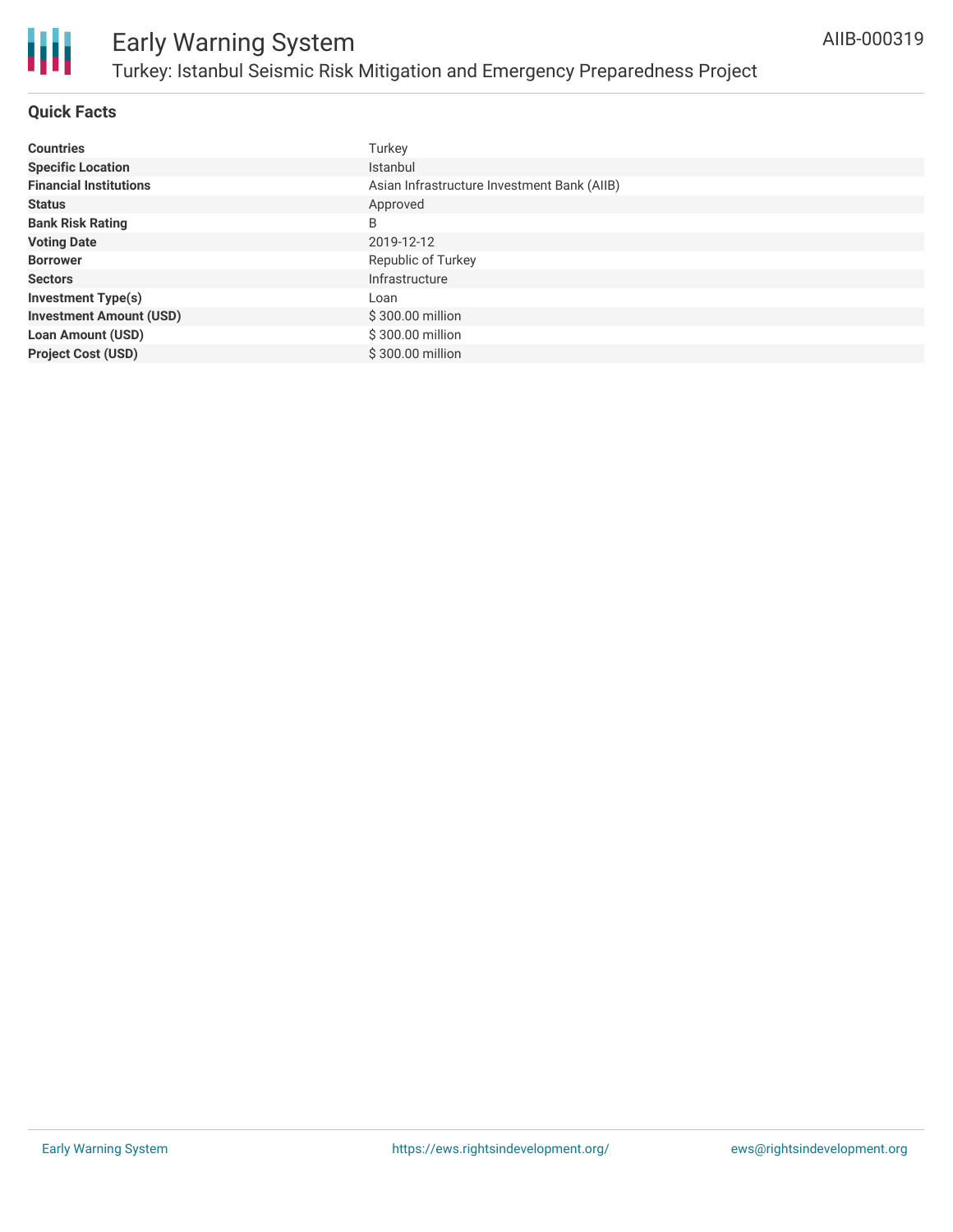

## **Project Description**

According to the Bank's website, the project provides funding to the City of Istanbul to finance the strengthening of critical public facilities for earthquake resistance and enhancement of the institutional capacity for disaster risk management and emergency preparedness.

The project will strengthen about 100 public buildings for earthquake resistance.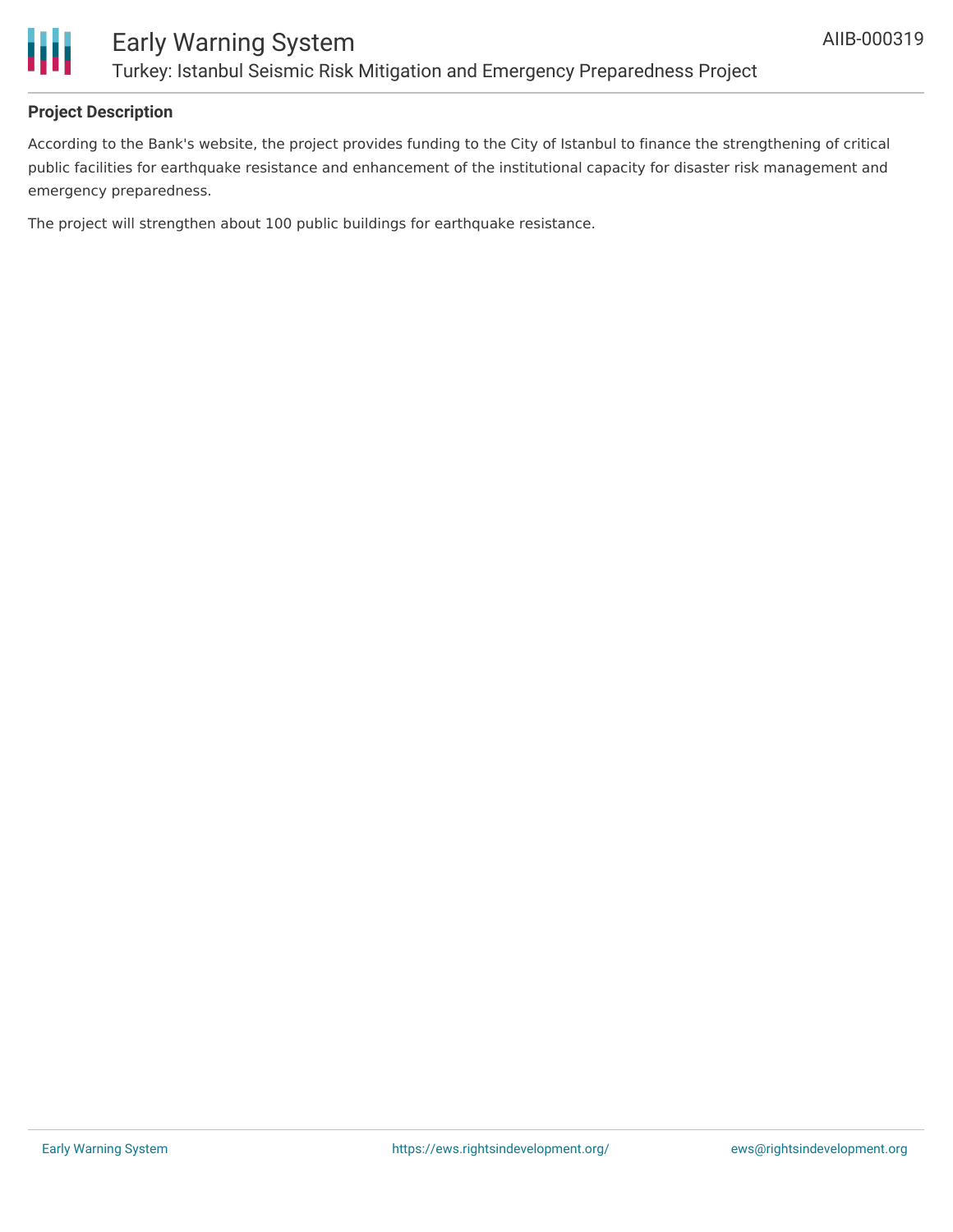

## Early Warning System Turkey: Istanbul Seismic Risk Mitigation and Emergency Preparedness Project

### **Investment Description**

Asian Infrastructure Investment Bank (AIIB)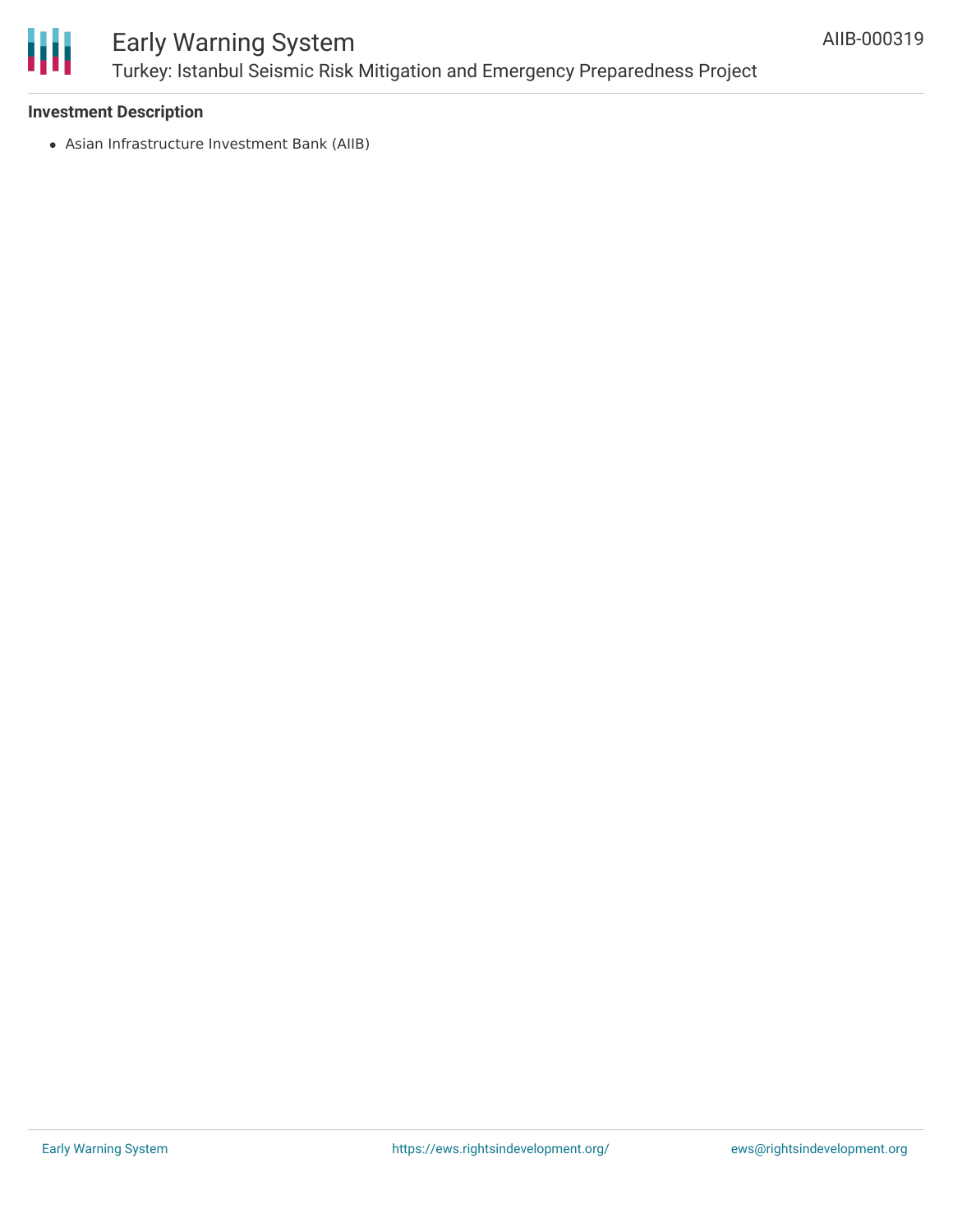

#### **Contact Information**

PROJECT CONTACT INFORMATION

Project team leader -Nat Pinnoi

Senior Infrastructure Economist

[nat.pinnoi@aiib.org](mailto:nat.pinnoi@aiib.org)

Implementing entity - K. Gokhan Elgin

Director, Istanbul Project Coordination Unit

#### [kgelgin@ipkb.gov.tr](mailto:kgelgin@ipkb.gov.trr)

#### ACCESS TO INFORMATION

You can submit an information request for project information at: https://www.aiib.org/en/contact/informationrequest/index.html

#### ACCOUNTABILITY MECHANISM OF AIIB

The AIIB has established the Accountability Mechanism for Project-Affected People (PPM). The PPM provides Òan opportunity for an independent and impartial review of submissions from Project-affected people who believe they have been or are likely to be adversely affected by AIIBÕs failure to implement the ESP in situations when their concerns cannot be addressed satisfactorily through Project level GRMs or AIIB Management processes.Ó Two or more project-affected people can file a complaint. Under the current AIIB policy, when the bank co-finances a project with another development bank, it may apply the other bank's standards. You can refer to the Project Summary Information document to find out which standards apply. You can learn more about the PPM and how to file a complaint at: https://www.aiib.org/en/about-aiib/who-we-are/project-affectedpeoples-mechanism/how-we-assist-you/index.html

The complaint submission form can be accessed in Arabic, Bahasa Indonesia, Bengali, Chinese, English, Tagalog, Hindi, Nepali, Russian, Turkish, or Urdu. The submission form can be found at: https://www.aiib.org/en/about-aiib/who-we-are/projectaffected-peoples-mechanism/submission/index.html